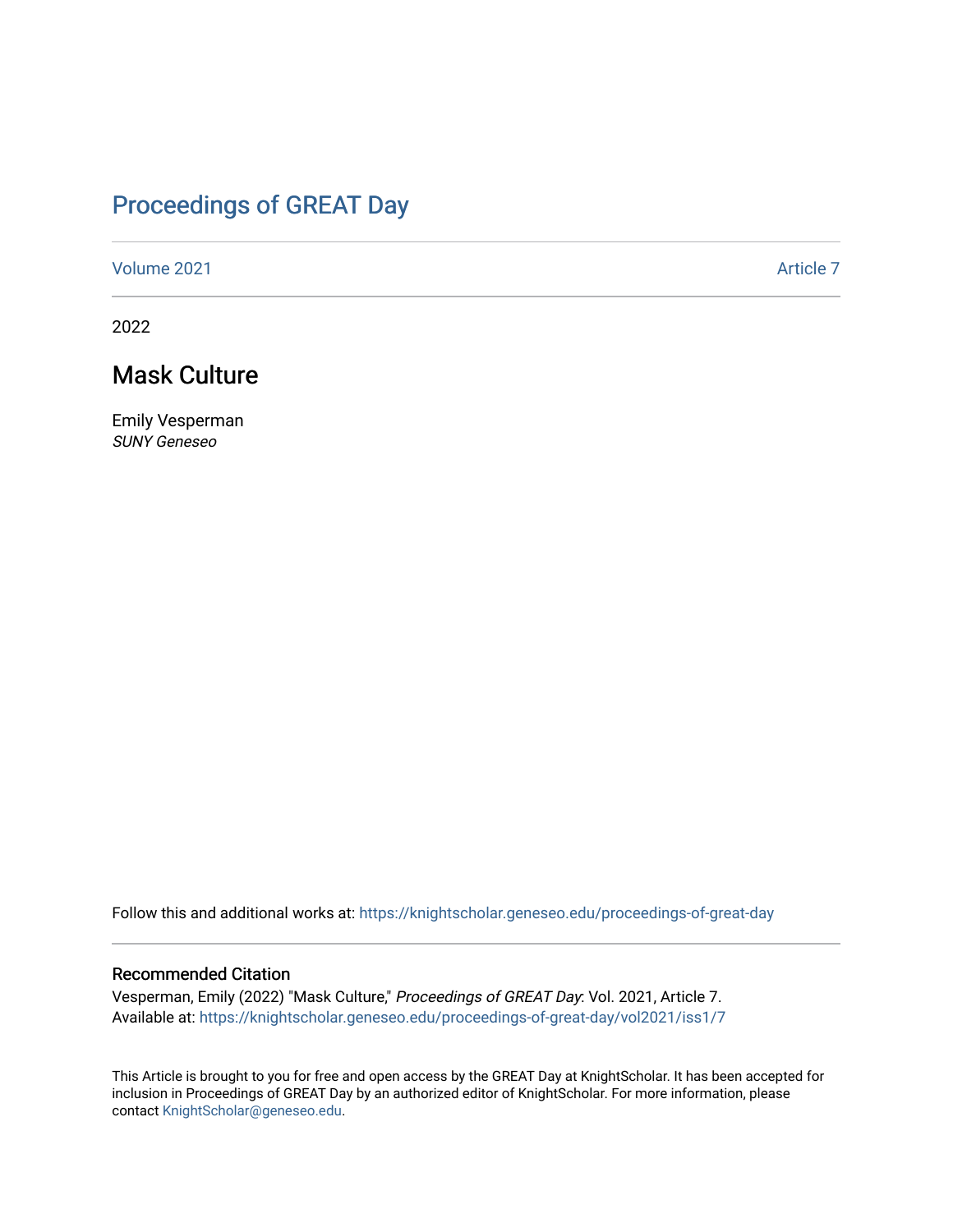## Mask Culture

### Cover Page Footnote

sponsored by Jennifer Guzman, PhD

This article is available in Proceedings of GREAT Day: [https://knightscholar.geneseo.edu/proceedings-of-great-day/](https://knightscholar.geneseo.edu/proceedings-of-great-day/vol2021/iss1/7) [vol2021/iss1/7](https://knightscholar.geneseo.edu/proceedings-of-great-day/vol2021/iss1/7)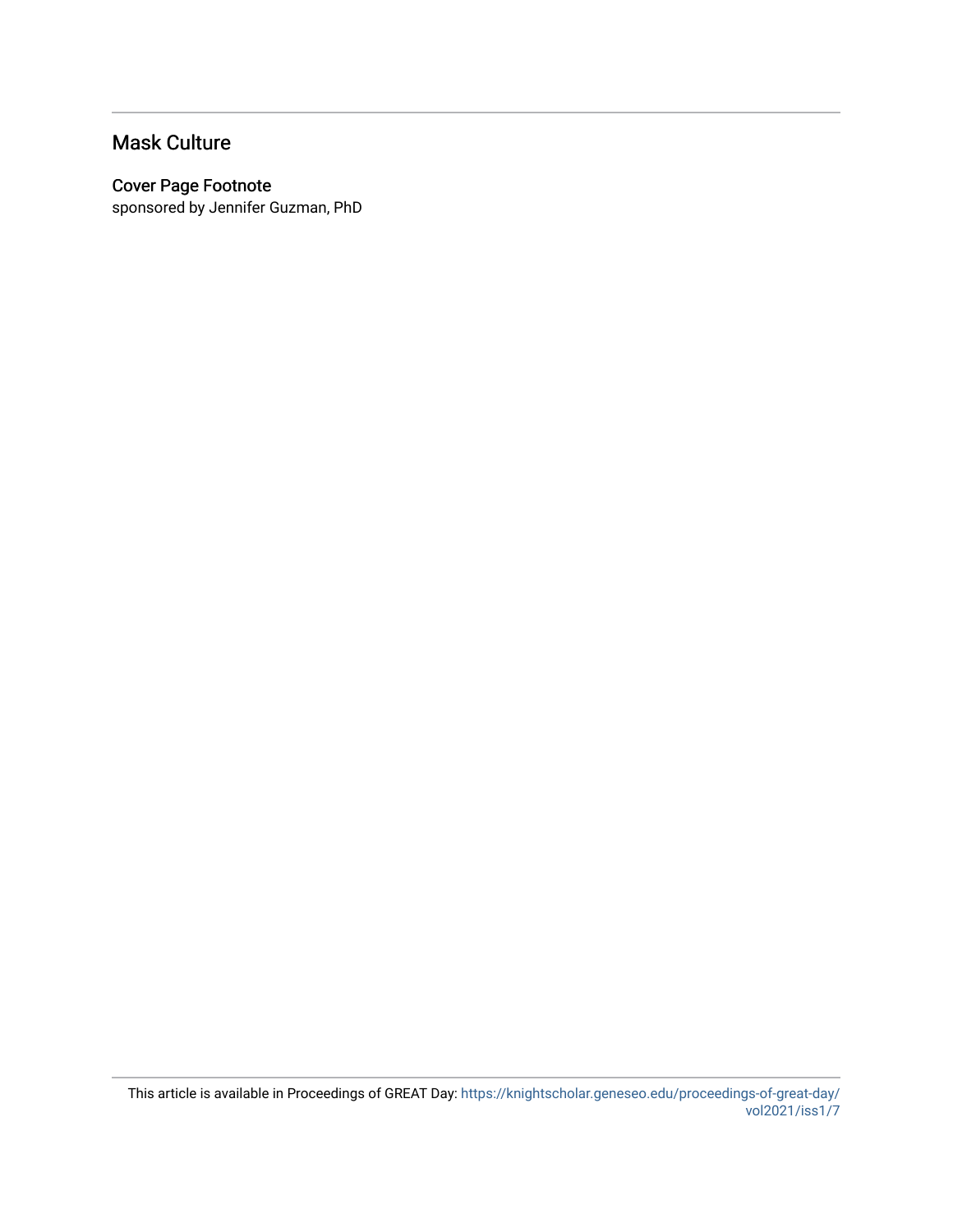# Mask Culture

## Emily Vesperman

*sponsered by* Jennifer Guzman, PhD

## **ABSTRACT**

This paper defines care in a college context as well as discusses the topic of mask usage in the same setting. It addresses how people have adapted to the implementation of masks and how society has changed their daily routines in order to guarantee that their masks were now a part of it. It consists of various feedback from college students surrounding the topic of masks, as well as how they, as individuals, deal with the guidelines executed across the SUNY Geneseo campus. An ethnographic research process was used to understand the usage of masks in today's society and if/how they have been implemented. Through field notes, interviews, and a coding and memoing process, it was found that the usage of masks had shifted people's perceptions of others throughout the year of the COVID-19 pandemic. The interviewees expressed that they felt anger and frustration towards those who did not wear a mask in public. It was also found that people did not find the implementation of masks as much of an inconvenience as I expected they would before going into this research process. As well as people realizing that masks were no longer a temporary objective and more of a permanent one. After examination of all the findings, it was concluded that masks have played a vital role in society today, as well as becoming a permanent objective, more importantly throughout people's daily lives.

year ago, people would hear the word masks and think of superheroes and their<br>colorful disguises or doctors in hospitals wearing their simplistic plain blue<br>play throughout society. People wouldn't give them a second thoug colorful disguises or doctors in hospitals wearing their simplistic plain blue masks. It was a time when we never second-guessed the role they played or didn't play throughout society. People wouldn't give them a second thought if they saw a doctor wearing one in their natural setting, but nowadays, we do not give masks a second thought when we see them in public spaces or even classroom settings. Who would have thought that just over a year later, masks would have a completely different, integral, role in society? We as a country have adapted to the use and implementation of masks as a whole. They have become a part of our everyday lives, just like a piece of clothing or even an accessory to make an outfit "complete."

By examining the use of masks in a college setting, we can begin to understand how something as simple as masks plays a vital role in the daily lives of students, both on and off-campus. This specific study can also shed light on how the pandemic has affected the lives of students not only physically, but mentally and emotionally as well. My research is centered around the evolution of masks and how they began in a medicinal setting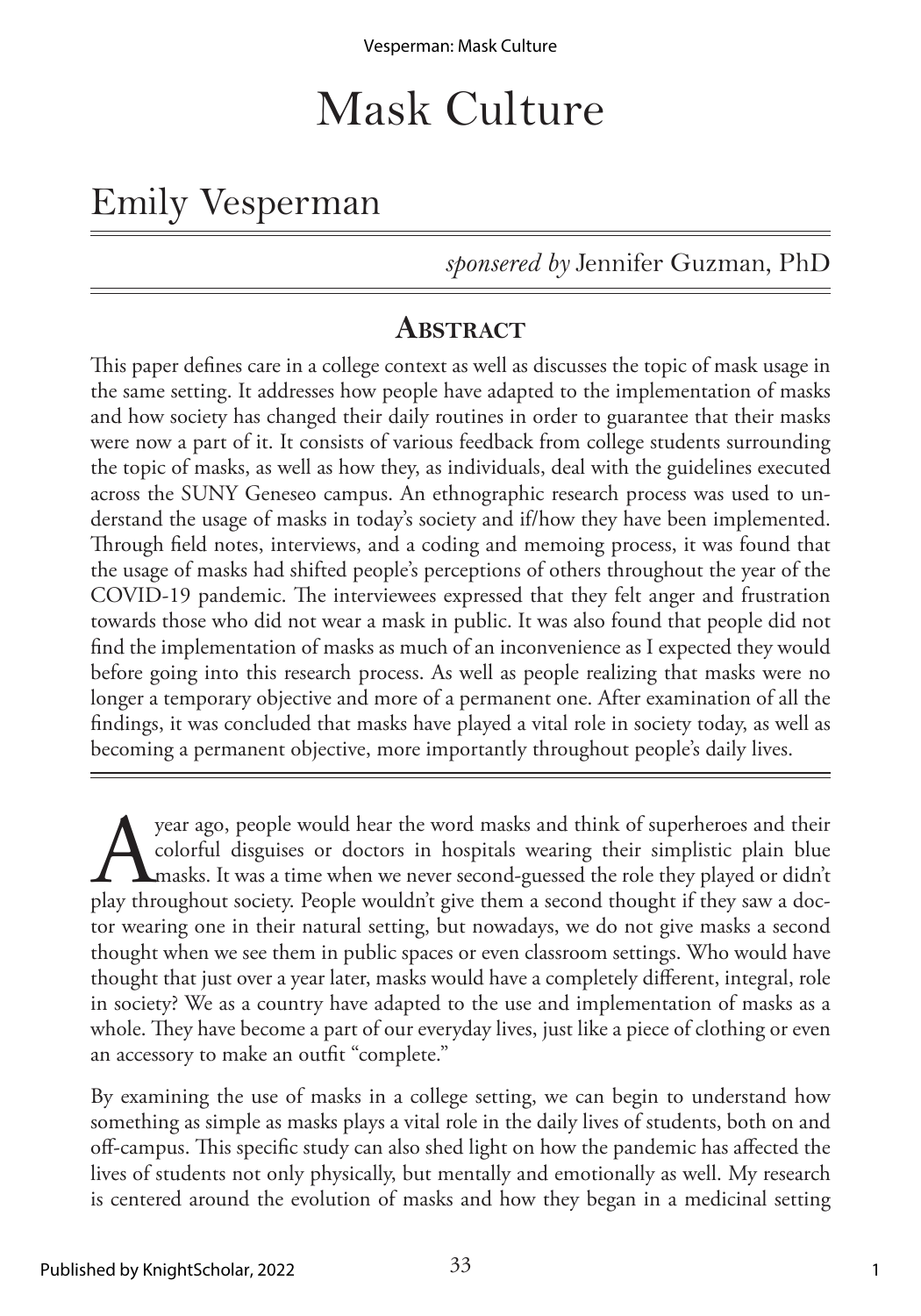and have now become a crucial staple in our society. I also looked into how people view masks. Do they still see them as an inconvenience or have they adjusted to wearing a mask for over a year now. My questions are evaluating how people have adapted to masks as a way of life but also how they view others' adaptations to masks. Does someone get angry when they see somebody else not wearing a mask? Are they so accustomed to seeing masks, they don't realize when there is not a mask being worn? This is fascinating when it is looked into since a majority of us tend to not think about it in this sense, but just overlook it and move on with our day. However, do people still have a hard time adjusting to masks even though it has been over a year? Is it a habit to grab a mask when going in public or do you still have to remind yourself to reach for that small piece of fabric in its own newly-made space?

During my research, I looked at the term 'care' as an act that someone does for someone else, as well as themselves. Wearing a mask not only benefits you in the long run, but also the people around you whether they are family, friends, or even strangers. I saw care as a means of adapting the newly-introduced lifestyle of incorporating masks into our every move. In terms of mask evolution, I viewed the word 'evolution' as both an adaptation to masks as well as how they have changed from a medicinal use to ways of self-expression. Evolution can be defined as, "…the change in the characteristics of a species over several generations…all species are related and gradually change over time" (Yourgenome, 2017). Regarding this terminology, I do not mean that future generations will be born with masking on their faces or a better filtration system within them, but more so that the younger and future generations will grow up wearing masks during cold/flu seasons or may have to wear them all year round, depending on how they are raised. Evolution in this sense relates to how people have adapted to the mask mandates and having to wear these pieces of fabrics over our noses and mouths in order to reduce the spread of COV-ID-19. We as a society have the mutual understanding that you are to leave the house with a mask and not be without one until told otherwise. Although it seemed hard to adjust to in the beginning, we now understand the benefits of the mandates.

Throughout my research, I realized that we have adjusted to the use of masks in ways other than just wearing them. We have given masks a place in our homes that makes them easily accessible when leaving for the public. The term I find best suits this evolutionary change is "cultural invention." According to anthropologist H. G. Barnett (1942), "a significant relation exists between one aspect of the acceptance of newly introduced traits and the phenomenon of invention" (p. 14), ultimately defining the relationship between mask implementation and society's reaction and acceptance of them. Throughout the study, I realized that many of us have some sort of hook device near our main doors that is primarily for our masks (see *Figure 1*). This is so we do not forget them when leaving our houses and can keep them near important exit points that are easily accessible. Obviously, this device was not discussed amongst the people who include them in their homes. However, as a society, we saw that we had to implement masks and decided that this was the best and most functional way of doing so without completely changing our way of life. Some people may have already had these hooks near the door for either a sweatshirt/jacket, or their car keys; this demonstrates "the possibility of utilizing two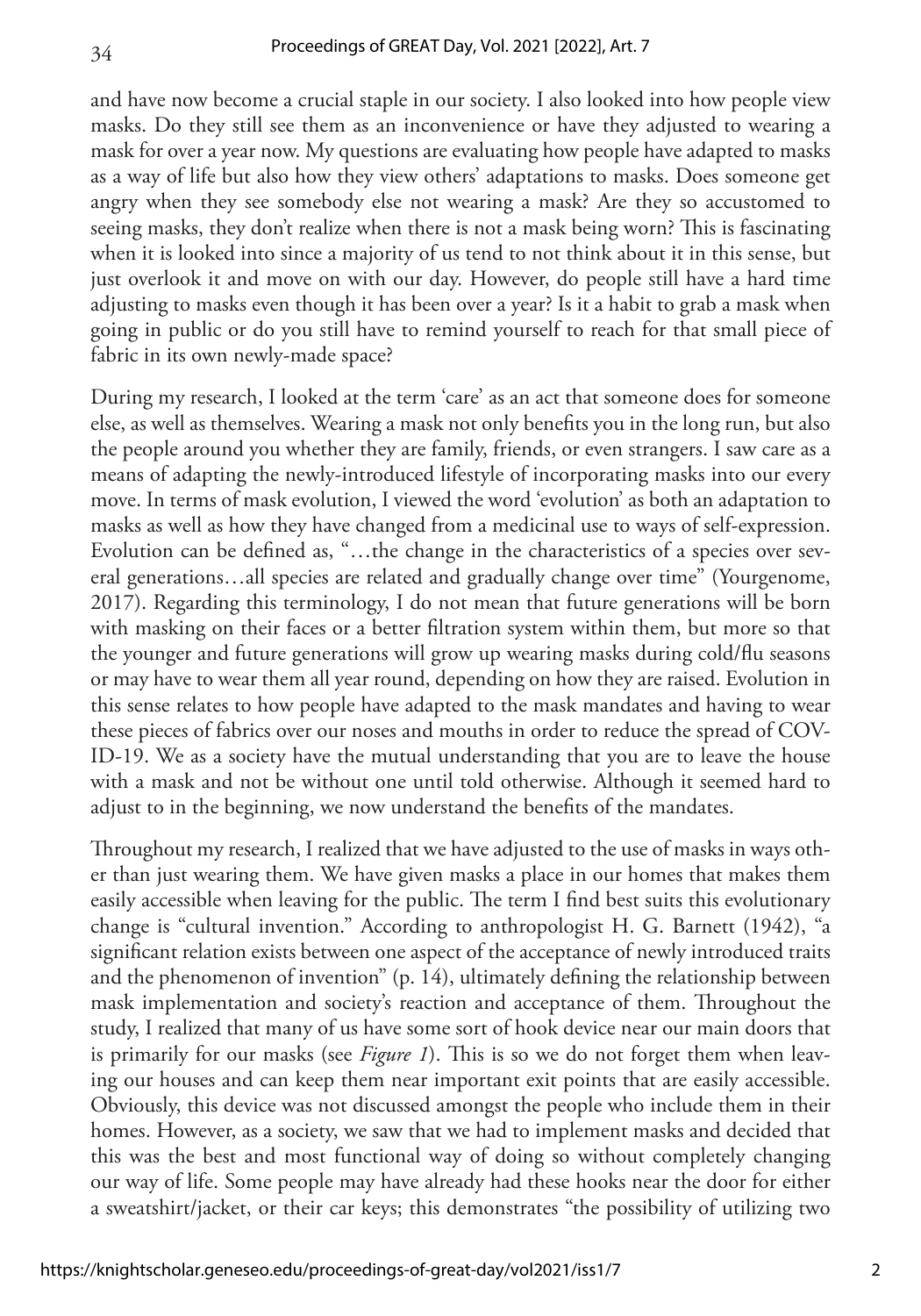### Vesperman: Mask Culture

different principles, already acting through two different but familiar forms, to achieve the same function" (Barnett, 1942, p. 16). By simply adding a mask to the hook, it completely changes the way that we see masks as a part of our society; this minute action demonstrates that they are now a part of our everyday lives and have become part of our essential daily items such as car keys or a jacket. Someone may have a jacket hanging on that hook to take out with them in case they need it and put it right back when they return home. It is not that it is there to remind us to take it, but instead because we may need it whilst we are out in public, and not while we are in the comfort of our own homes. It is quite similar with masks. We may need the mask while we are out and about in public, but once we return home, we can leave it at that threshold and not have to think about it in the privacy of our homes.



*Figure 1: Masks on hook device for accessibility*

The ethnographic research was conducted within students of the State University of New York at Geneseo (SUNY Geneseo) on and off-campus. SUNY Geneseo is a public liberal arts university with a large on-campus population, as well as students residing off-campus. The surrounding town is a very small, rural area made-up of mostly locals and families. It is not your typical "college town" where there are students everywhere, but during the school year, you are most likely to see students around the main strip and in the locally-owned businesses. Students acquire off-campus jobs in order to have an income while attending school, so it is a great way to interact with the local residents, as well as peers in an off-campus setting. A majority of businesses close to the campus are family-owned, so they were affected greatly when the COVID-19 pandemic began, resulting in some closing down.

The student body has done a great job in upholding the precautions and mandates implemented by the school's officials. A campus-wide mask mandate was announced by President Battles soon after New York's Governor, Andrew Cuomo, announced the mandate for the entire state. This information is easily accessible to students from the SUNY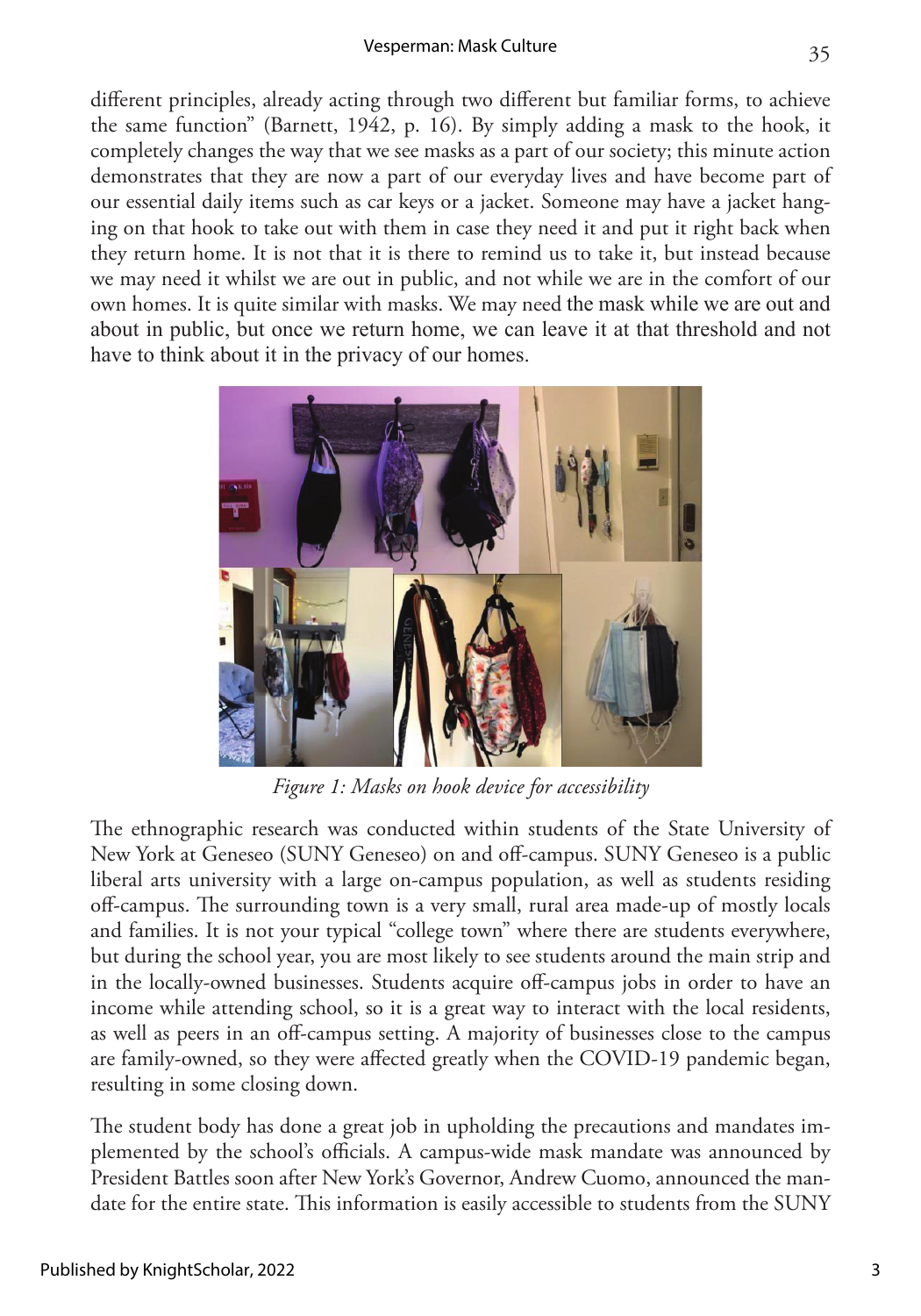Geneseo website under the "COVID-19 Information for Students" page. The face mask requirement by the school states, "Masking is still required by all members of the campus community on campus at all other times, including all indoor spaces, even when six-foot spacing exists—unless when alone in their private residential, office, or personal space; eating meals on-campus while seated and physically distant; or by themselves" (SUNY Geneseo, n.d.). This mandate limits the amount of COVID cases across campus, in turn keeping the student body safe and healthy during this pandemic. On top of the face mask precautions, the school also implemented a weekly testing procedure for all students and faculty, whether they are on or off-campus. Once identified, they can keep sick individuals away from healthy individuals and keep the cases to a minimum across campus. Weekly testing also allows for the school officials to minimize the oubreak and identify all those that may have been in contact with the sick individual. I do believe that SUNY Geneseo has done a great job in limiting the spread of the COVID-19 virus, as well as making sure their students and faculty are kept safe and healthy while still being able to enjoy the "college experience" that we all came here to have.

The research methods used throughout this ethnography were very thorough and helpful when understanding the main points of the research itself. We based a lot of our research structure off of anthropologists Jan Blommaert and Dong Jie (2020). Their book laid every detail out step-by-step to encapsulate the importance of each moment of ethnographic fieldwork and research. We were able to understand how each step was to be carried out, but also what can happen when things don't go according to plan. This idea was prominent in chapter four of Blommaert and Jie's (2020) book when they suggest that "chaos is the normal state of things" (p. 25). I took this statement as anticipating that my interviewees and other participants would not be able to give me a multitude of opinions regarding masking due to the pandemic. I was hoping that since it was a new topic in our lifetimes, they would be able to give me a strong opinion when talking about masks. I tried to get various responses to my research questions by asking a multitude of different people. Blommaert and Jie (2020) were also able to give me a better understanding of what an ethnographic study truly is. They stated:

Ethnography is perceived as a method for collecting particular types of data and thus as something that can be added…even in anthropology, ethnography is often seen as a synonym for description. In the field of language, ethnography is popularly perceived as a technique and a series of propositions by means of which something can be said about "context." (Blommaert & Jie, 2020, p. 6)

 I viewed this statement as a way in which we as researchers can observe and interact with the people around us, as well as those participating in the study within their real environment. There are no bells and whistles to the research process, all the information you need is right in front of you, you just have to go looking for it. I also believe that an ethnographic study was the best way to go about collecting this data because it allowed us to get a true understanding of the people around us, whether they be on or off-campus. I enjoyed this study as an ethnography because I was able to talk to people I know while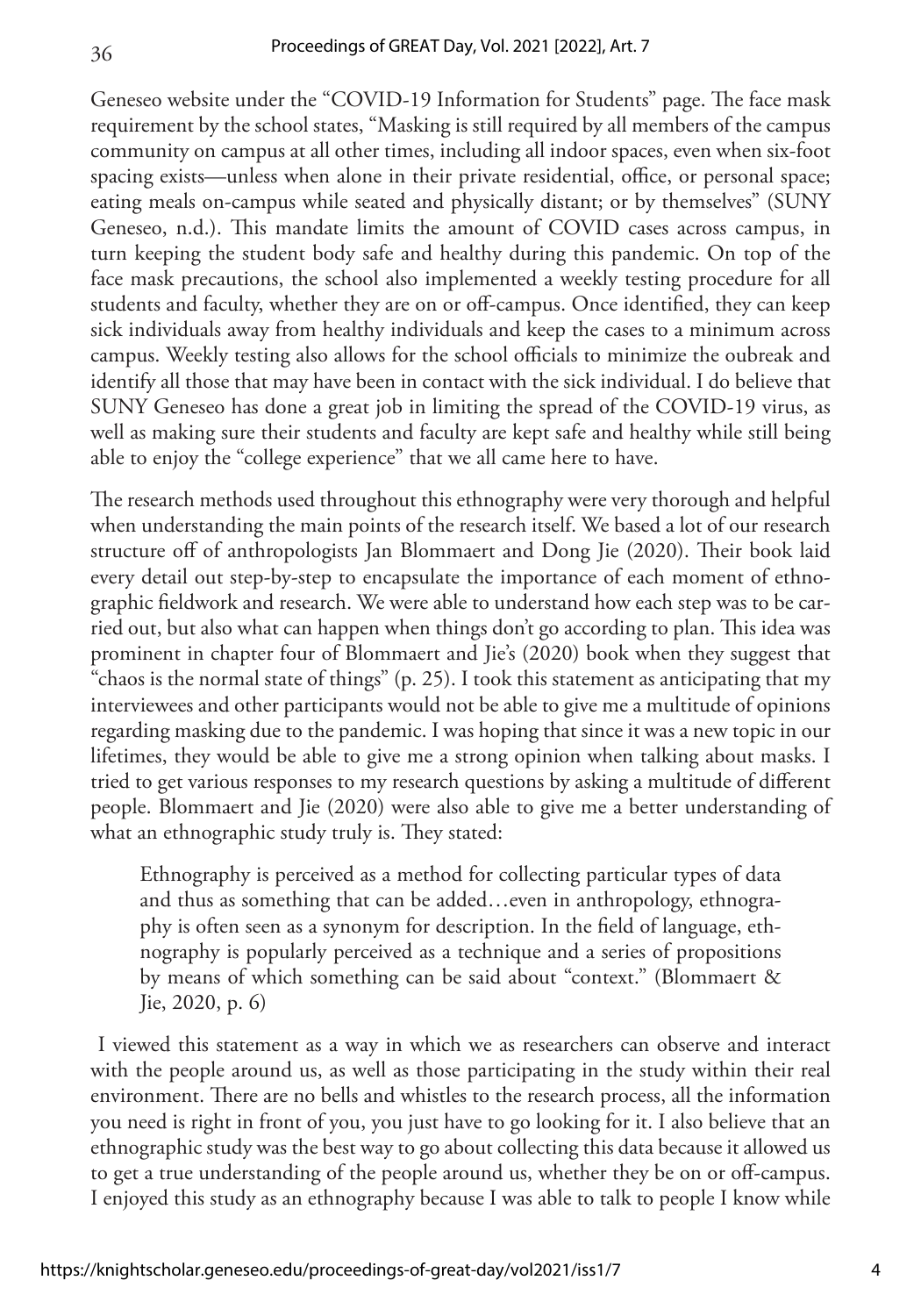also being able to learn from people that I don't know. I also think it was a great way to get into the topic of fieldwork and fieldnotes because it gave me a chance to observe the way that people around me live and interact during a time like this. An ethnographic study made it possible for the researchers involved to become more involved than ever before and get a true first-hand experience of the world around us. I don't think I would have gotten the same results that I did if we conducted this study under different terms.

As previously mentioned, we conducted fieldwork in different areas of our lives and were able to turn those experiences into field notes. Those notes better assisted in understanding the environment around us and how people that we may or may not know function on a day-to-day basis. They also provided us with invaluable information about what an ethnographer saw and how they did so. Fieldnotes, in a sense, coincide with participant observation since you can focus on things that register as striking and occur throughout your daily life. I, personally, was able to get a lot more information into my field notes when I started looking at the less obvious, more shocking things that were going on around me. After conducting field notes, we as a team came together and were able to narrow down different topics to find what fits best in our study so we could later go out and find examples fitting to capture in a photo and share with the others. Photos provide support when making an archive and can become a part of the data to look at and think, 'wow this really is going on around me, I just have to go out and find it.' The photos were a big help when conducting this study because it gave a lot of information about various experiences that each one of us had. Although photos may change throughout the study, it was a great starting point to begin to understand the important role certain things have on society today. The last part of the research collection was conducting interviews. Each of the ethnographers interviewed at least one person either on or off campus and gather a multitude of information that helped each one of us when analyzing all the data collected. I thoroughly enjoyed the interview process since I was able to get a deeper understanding of my own research and decide if what I was worried about in the beginning would hold true or not.

After everyone finished the interview process and was able to provide a transcript, I dove straight into the coding and memoing process. This was probably the most interesting part of the entire study because I was able to look back on things that I had done earlier in the research process and had forgotten about or didn't fully understand how it coincided with my research overall. I was able to pick through all the compiled data collections and find the information I needed to complete my own study. I found a couple patterns within the interviews, one being that depending on how the interviewer asked the question, the interviewee would interpret it in different ways, ultimately leading to mixed responses. For example, my research involves the question of "when was the last time you remember not having to wear a mask in public settings?" Some interviewees took this as a recent recollection of not wearing a mask such as being in the park or on a simple walk during the pandemic, where others took it as the last day before news of the pandemic hit that you did not have to wear mask in *any* public setting. I think this is mainly due to the wording of how different researchers asked the question, but also if the interviewee even had a last memory of not wearing a mask in public. After completion of the coding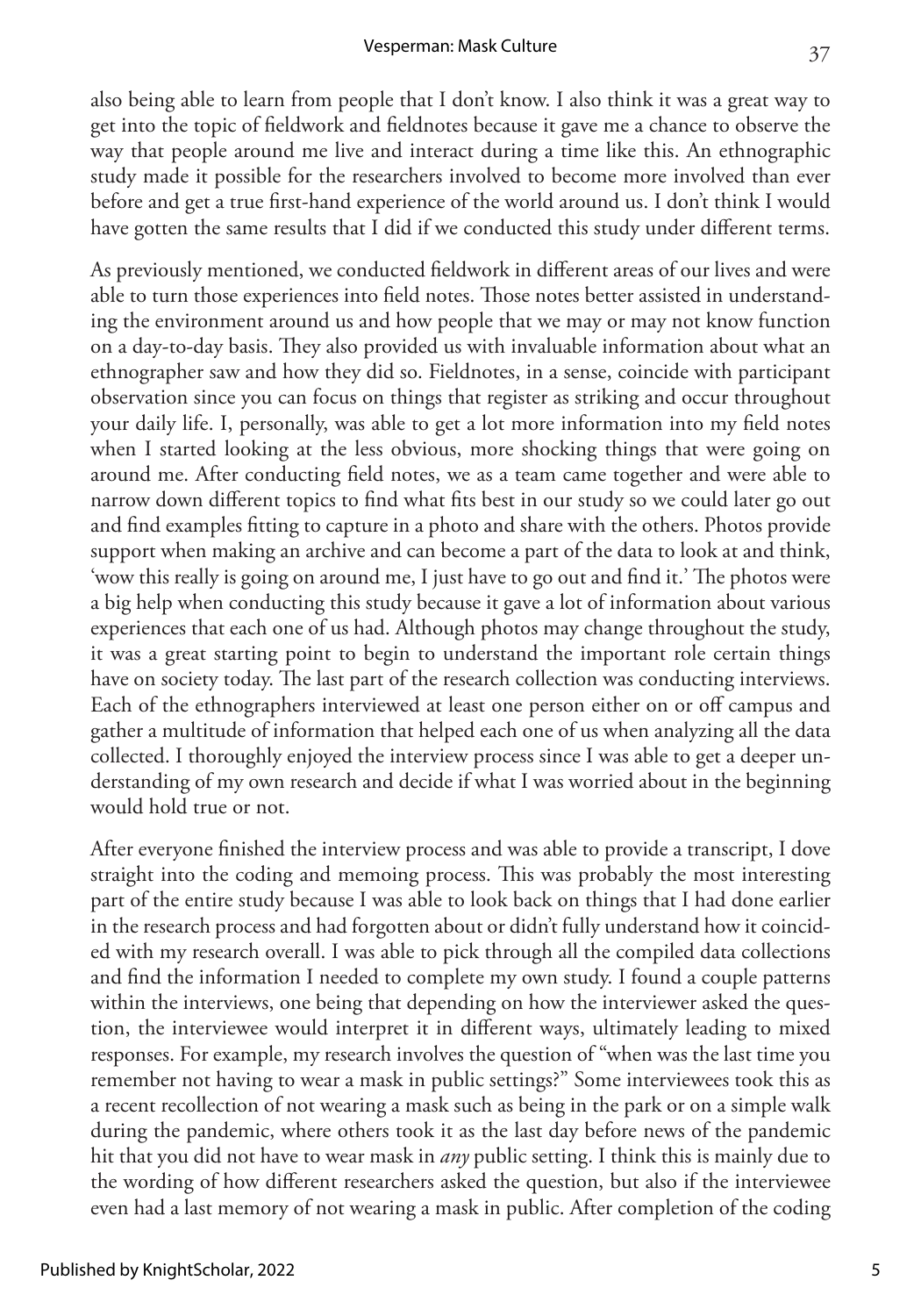and memoing process, I had a much better understanding towards my research overall and how each small part that went into it, coincides with the other. It was fascinating to see it all come together before even completing the entirety of the study.

Once I finished the coding and memoing process, I was able to take a look at all of my compiled data and see how my initial research questions were answered throughout the entirety of the study. My first question was regarding the reaction people had when seeing others around them not wearing masks, whether it be improperly or not at all. I wanted to know more about this specific topic because I could not tell if it had shifted or stayed the same throughout the past year of the pandemic. I asked the question during my interview, "what do you think when you see someone in a public space without a mask on?" (LaMartina, personal communication, 2021). Although this question was pretty straight-forward in terms of coordinating to my research question, the interviewees took it in different directions. When it came to the person I interviewed, she responded with,

I think there's like two different kinds of like two different ways to answer this question I guess. So like if I see someone like out in public that has a mask on but it's like here [gesturing to below nose, above mouth] like not covering their nose I'm like can you just pull up your mask like I don't get why you can wear it over your mouth and not over your nose like I almost think that's more stupid than not wearing a mask like I just don't—I can't understand that like you're halfway there, just pull it up. Um, and people I see like—I don't see a lot of people that don't wear masks unless it's outside which I'm like fine with but like sometimes people at Wegmans don't have a mask on and honestly I kind of don't notice it like in the beginning which is weird cause I said I notice on TV when they're not wearing it but I feel like we're used to people at Wegmans like not wearing a mask like before, but then I'm like I don't understand it like it's like proven that it protects you in some sort of way even if it's a little bit and like everyone else is around you and it's kind of like masks are more to protect others from you or something like that so...we're just trying to protect ourselves so I think it's more like I'm wearing a mask to protect you so you better your mask to protect me. (LaMartina, personal communication, 2021)

This answer, as in-depth as it was, gave me a wonderful understanding as to how people not wearing masks in a public setting truly affects those around them. Although it may not seem like a big deal, in the world we live in now, a piece of fabric can really change someone's entire thought process of somebody else whether they know them or they are just a stranger. The prime response from the interviewees was that they would feel anger, frustration, or even disappointment, but not do anything about it. This general feeling was primarily discussed in another interview. The interviewer asked the same question as myself ('what do you think when you see someone in a public space without a mask on?') and got the response of, "Just kinda like disappointment and exhaustion. I just think like 'wow here we go', but then I'm not the one to pick a fight with an anti-masker so… helplessness is a very good way to put it" (M, E., personal communication, 2021).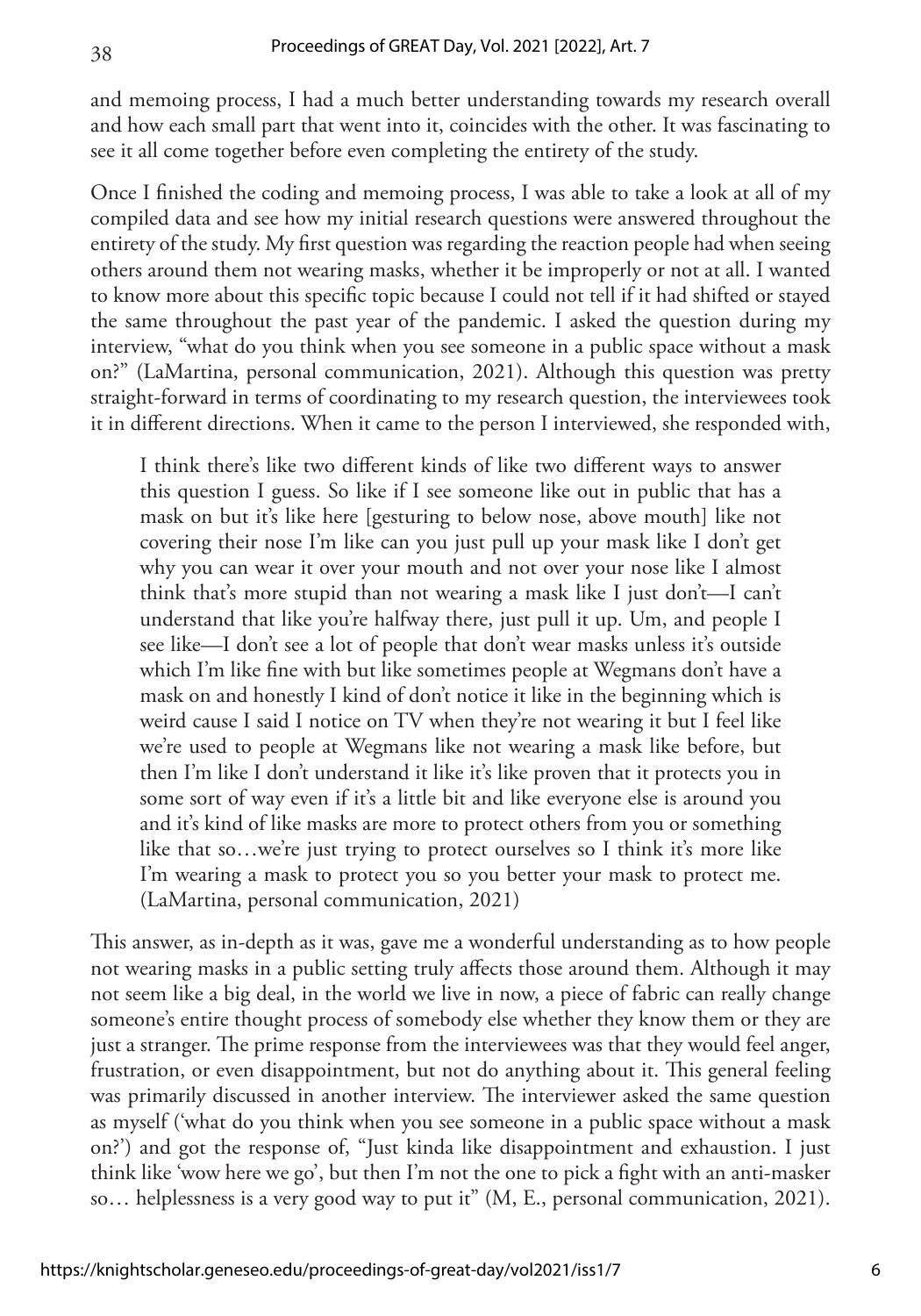#### Vesperman: Mask Culture

I found this response interesting because at the beginning of the pandemic, if someone saw somebody else not wearing a mask, they would try to get an answer as to why there was not one in sight. However, there is a continued pattern of answers consisting of people not intervening with the other person's choices and just letting them be since they don't think it is worth it. This raises the question of, did people think confronting others at the beginning of the pandemic regarding non-mask usage would help/change the situation, or was it just to show that they care for the people around them whereas the "anti-masker" may not? This idea of not wearing masks in public places also relates to taking them off when around people you know, even if there are people there you may not be particularly close with. I feel that the same idea comes into play of being disappointed or just tired of people not adhering to the mask mandate, even if they do find loopholes within it. In one field note excerpt, it was mentioned that a friend of a friend had come over to the table outside to stop by and say hi, "A few of C's friends approached our table so I stopped eating and quickly put my mask on to be considerate, however, they pulled their masks down to speak with C" (Iversen, personal communication, 2021). Being that this ethnographer included this interaction in their field note, it alludes to the idea that it the action of the "visitor" of the table pulling their mask down, peeved them. Although they were outside and had a mutual friend, the person that came up to the table to say hi, was not in the same "COVID bubble" as the ethnographer, making it an uncomfortable situation to be put in and ultimately disregarding the mask mandate of the school. Once again, we can see that the observer did not say anything to the person who had pulled their mask down, demonstrating that improper mask usage is not something that people pick a fight over nowadays, contrary to the beginning of the pandemic as earlier stated.

Another question I had that was answered throughout this research process was that of how people see masks as an inconvenience throughout their daily lives. On top of that, when they saw masks as a more permanent objective rather than temporary. One question I asked relating to this finding was, "describe for me how you were able to adjust to the mask mandate implemented last year." By asking this question, I was able to get an idea as to how easy or hard it was for different people to get used to the usage of masks, ultimately demonstrating how much of an inconvenience they were and maybe still are. My interviewee was able to give me a different perspective on adjusting to them since she mainly stayed home when the mandate came out but also works at her family-owned business where you have to wear a mask. She stated:

…we were inside so I didn't really see people going from no mask to mask like when I went out I was kind of just like used to everyone wearing a mask…but I remember like working since I was home and I was like this is so difficult to work in a mask like I have to talk to people like all this stuff and like now I'm like ehh it's just a mask…I do think that adjusting did take some time but I also think it's because we didn't know a lot so we're like what is this mask doing and whatever. Uhm and now with the double mask like people know it's more important to wear a mask so I think that with more information comes more like adaptability and like willingness to wear the mask. (LaMartina, personal communication, 2021)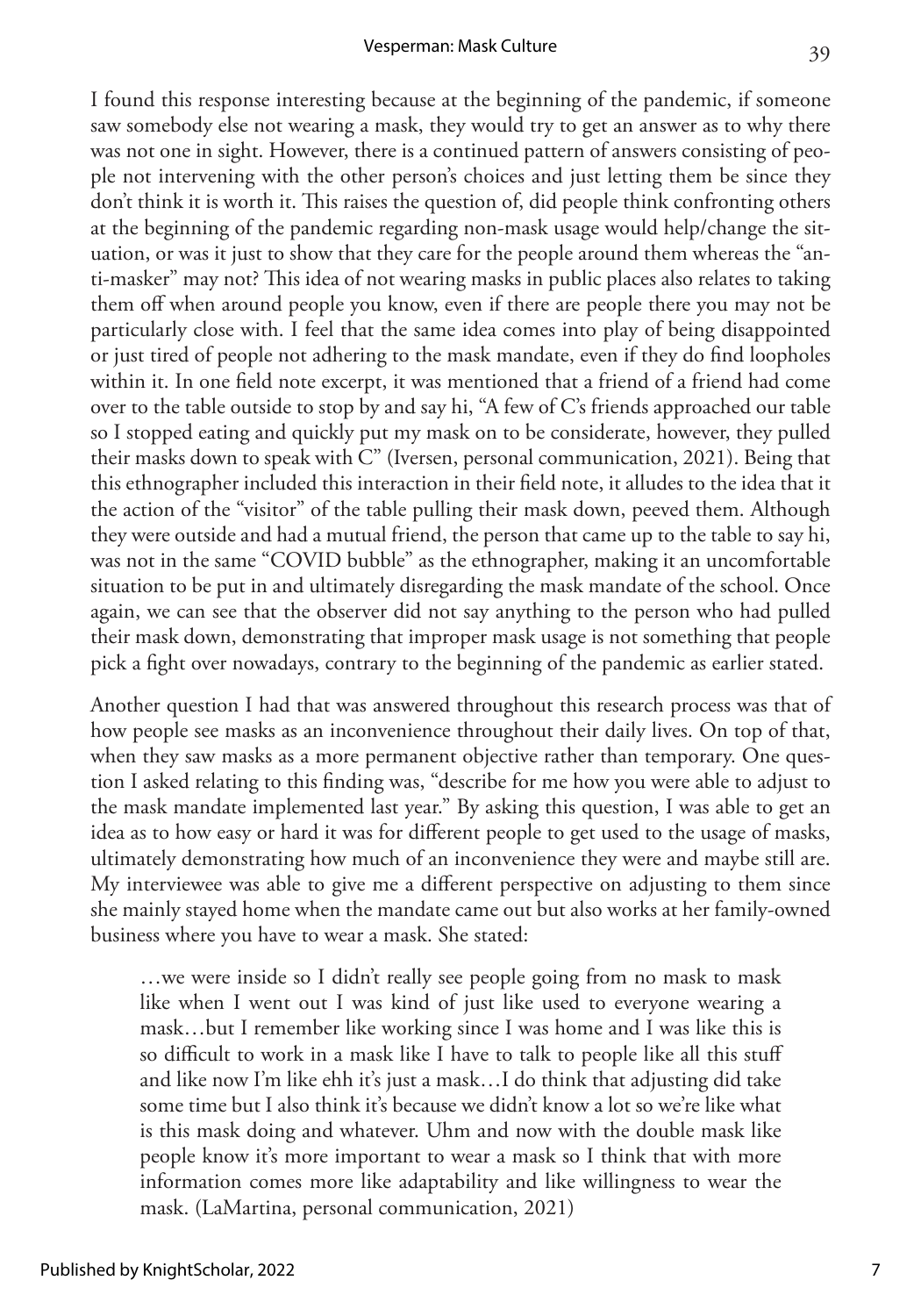This answer gave me great insight into how people are able to adjust to the masks over time and may not see them as much of an inconvenience now as they once did. I do understand that this may not be the case for everyone, but as long as a majority of people don't see them as an inconvenience, there might be a chance that once the mandate is lifted, people will continue to wear masks at least for their own protection. Another question I asked to better understand the implementation of masks into people's daily lives was, "when did you realize that the use of masks were not going to be a temporary objective?" An answer to this question that I found to be most informative was from a fellow ethnographer's interview. Their interviewee responded with:

…we started getting the vaccines, um, distribute, and I got both doses and we still had to wear masks…So i feel like that was the time where I was like oh okay, this is not gonna, like, end soon. This is gonna be for the long run… probably at the beginning of the semester. Yeah more like—yeah. I say more recently. As everything is getting better still. (Alisa, personal communication, 2021)

I found this response most interesting because it mentions that the interviewee did not see masks as a permanent objective until most recently. This differs from a majority of other answers I saw during my coding and memoing stage because people had seen masks as a permanent thing towards the beginning/middle of the pandemic. It was also mentioned that once the mandate was in effect early on, a lot of people realized that masks were not going away any time soon.

I believe that masks were seen as an inconvenience to people right at the beginning of the pandemic. As soon as the state-wide mandate was announced, it set in for people that they would have to learn to adjust to them and see them as a way of life instead of an inconvenience. During my memoing process, I also found that other researchers were asking questions that helped both my research and their own. Such as, "Describe to me in as much detail as possible what it is like to have to wear a mask when being physically active" helps me understand how much of inconvenience masks are for certain people. Although this question is not directly related to my overall research questions, it still helps since it alludes to the daily use of masks. Another ethnographer asked her interviewee this question and I found that their answer helped me understand the inconvenience of masks for different types of people. Once asked the question she responded with:

Um, I would say it's one of the hardest things I've ever had to do. Because, you know, when you're out of breath, all you want to do is catch your breath. And you can't when you have, you know…literally the only two places that you can breathe. A lot of the times we find ourselves like pulling on masks down. No, like they get so wet. It's just, it gets really gross. It's really tough. (Benedict, personal communication, 2021)

Seeing that masks are this much of an inconvenience for not only athletes but people who are physically active in general, makes me wonder how fast the mask mandate will be lifted for those in sports or other highly physical activities. I enjoyed seeing the overlap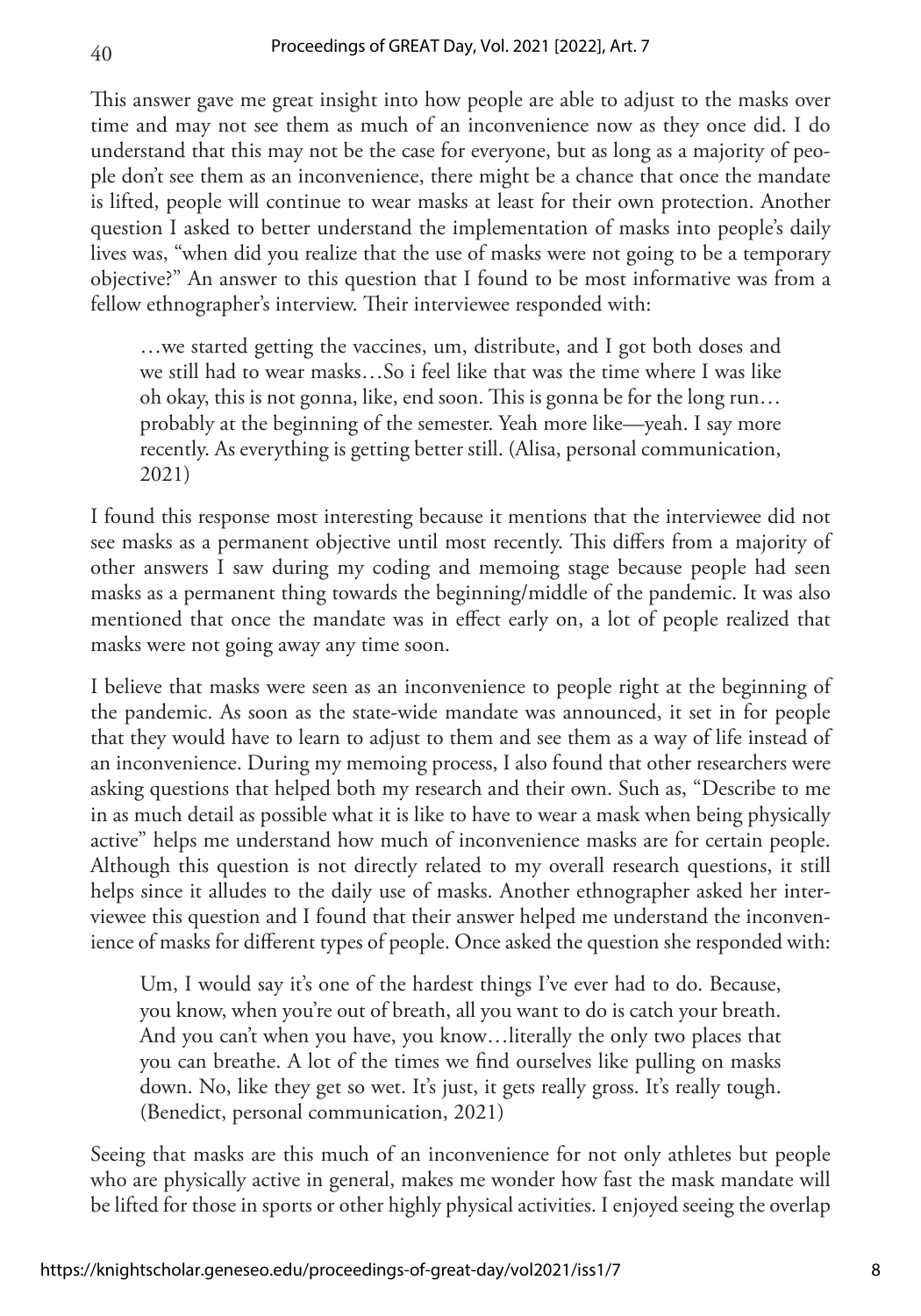between another ethnographer's research question and my own since it gave me a completely different view of masks being a possible inconvenience throughout our daily lives.

After a complete examination of my findings and various responses to my questions, I found that masks have, obviously, played a vital role throughout society's daily life, as well as being somewhat of an inconvenience during it. I believe that this is an important observation throughout my research because it shows that although we as a society may find masks inconvenient, we will not put our health at risk. We have adapted to the implementation of them over the course of the past year and made them something we could fit into our daily lives by hanging them up with our car keys or even making them an accessory to our outfits. I think that masks have changed who we are as people because we see things in a much different light now. Before, many people saw our health as something we could control but when the pandemic hit, we felt a sense of hopelessness. I see masks as a way of getting that control back into our lives and being able to dictate how we feel not only physically, but emotionally as well. Masks are a new way of caring for yourself in times like this. If you don't wear a mask in public, people see you as careless for not only yourself but the people around you as well. This type of care through masking is one that nobody has ever had to experience before, so adapting to this as a country makes it that much easier since you're not necessarily "alone in the fight." Care through masking is, I believe, going to be something that sticks around for a while with or without a mask mandate in place. It allows us to be in control of our health now more than ever before since we are not exposing ourselves to all the germs on every surface we touch daily. Masks truly have changed the way that each of us cares about ourselves and for the people around us.

In terms of mask usage, I think that people will continue to use masks when close to other people since they have seen the positive effects they can have during certain periods of mass infection and have helped keep the non-COVID-19 sicknesses to a minimum. An action item that may follow this specific research study would be the continuation of mask usage, but not thinking less of people who do otherwise. The issue that society still has a year later is shaming people for not wearing masks in public settings, whether the person has health complications or they just don't see the upside to wearing them. Regardless of the reason behind not wearing a mask, we should not be the ones to judge them and see/make them lesser than ourselves. Care practices that I found to be valuable were when we recognized that masks were/are an inconvenience, but that didn't deter society as a whole from wearing them either in crowded public settings or even around close friends. We continue to wear them despite their annoyances during physical activity or other strenuous actions. I believe that this goes to show how determined we as a country are to get over the entirety of the pandemic and return to a more "normal" life once again. By continuing to wear masks and following mandates, I believe this will end shortly, especially since we have yet to let these precautions affect us negatively.